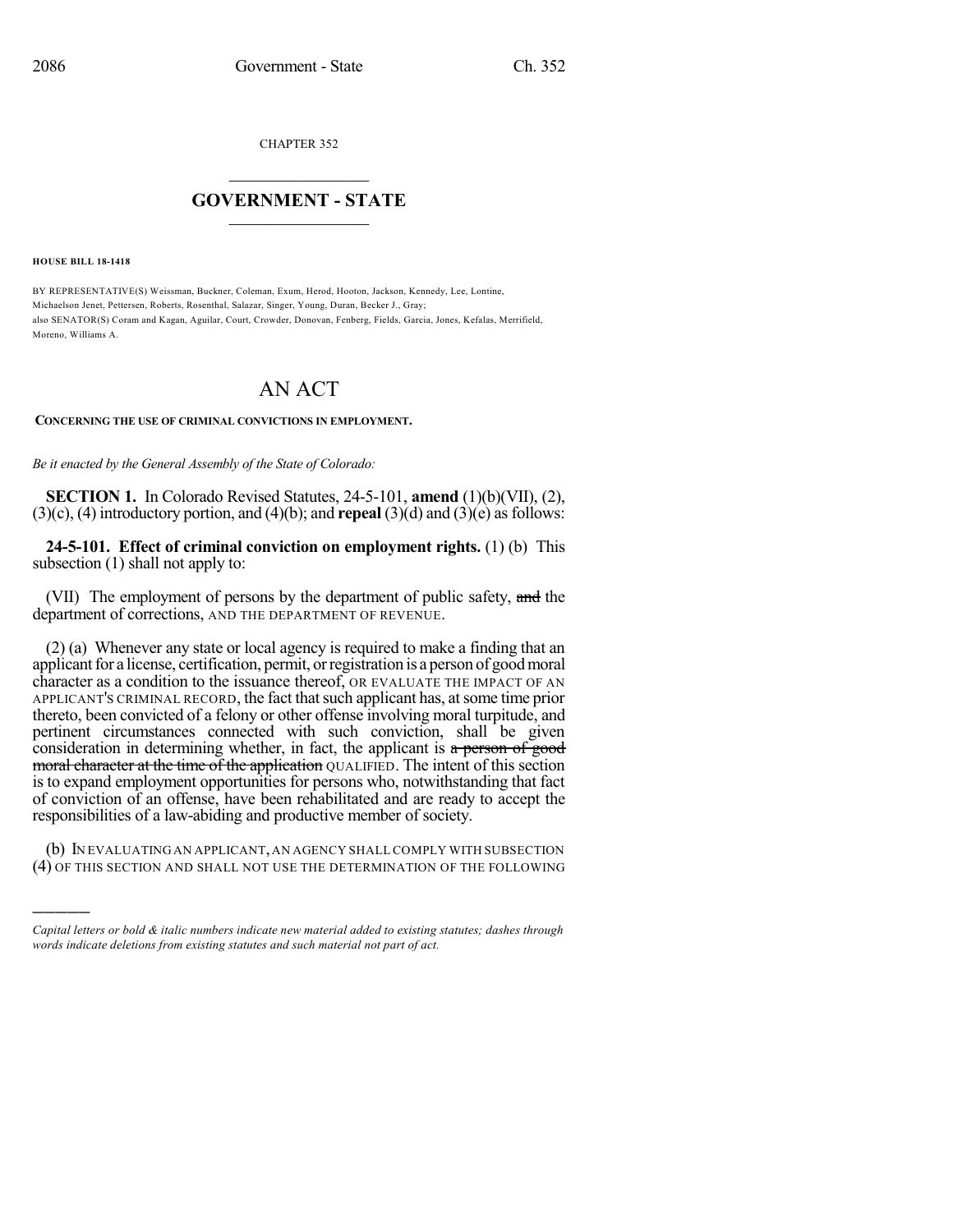INFORMATION AS A BASIS FOR DENIAL OR TAKING ADVERSE ACTION AGAINST ANY APPLICANT OTHERWISE QUALIFIED:

(I) THE APPLICANT HAS BEEN ARRESTED FOR OR CHARGED WITH BUT NOT CONVICTED OF A CRIMINAL OFFENSE AND THE CRIMINAL CASE IS NOT ACTIVELY PENDING;EXCEPT THAT,AN AGENCY MAY CONSIDER THE CONDUCT UNDERLYINGTHE ARREST;

(II) THE APPLICANT HAS BEEN CONVICTED OF A CRIMINAL OFFENSE BUT PARDONED;

(III) THE APPLICANT HAS BEEN CONVICTED OF A CRIMINAL OFFENSE BUT RECORDS OF THE CONVICTION HAVE BEEN SEALED OR EXPUNGED; OR

(IV) A COURT HAS ISSUED AN ORDER OF COLLATERAL RELIEF SPECIFIC TO THE CREDENTIAL SOUGHT BY THE APPLICANT.

(3) (c) If, after determining that an applicant is a finalist or after making a conditional offer of employment to an applicant, the agency determines that the applicant has been arrested or charged but not convicted of a criminal offense and the criminal case is not actively pending A CRIMINAL HISTORY, the agency SHALL COMPLY WITH SUBSECTION  $(4)$  OF THIS SECTION AND shall not use that THE DETERMINATION OF THE FOLLOWING information as a basis for not making an offer of employment or for withdrawing the conditional offer of employment:

(I) THE APPLICANT HAS BEEN ARRESTED FOR OR CHARGED WITH BUT NOT CONVICTED OF A CRIMINAL OFFENSE AND THE CRIMINAL CASE IS NOT ACTIVELY PENDING;

(II) THE APPLICANT HAS BEEN CONVICTED OF A CRIMINAL OFFENSE BUT PARDONED;

(III) THE APPLICANT HAS BEEN CONVICTED OF A CRIMINAL OFFENSE BUT RECORDS OF THE CONVICTION HAVE BEEN SEALED OR EXPUNGED; OR

(IV) A COURT HAS ISSUED AN ORDER OF COLLATERAL RELIEF SPECIFIC TO THE EMPLOYMENT SOUGHT BY THE APPLICANT.

(d) If, after determining that an applicant is a finalist or after making a conditional offer of employment to an applicant, the agency determines that the applicant has had a criminal conviction expunged or sealed from his or her record, received a pardon, or that charges were dismissed pursuant to successfully completing a deferred judgment or sentence, the agency shall not use that information as a basis for not making an offer of employment or for withdrawing the conditional offer of employment unless, after reviewing the factors in subsection (4) of this section, the agency determines that the applicant should be disqualified for the position.

(e) Nothing in this section prevents an agency from considering criminal history information that the applicant voluntarily provides.

(4) Except as provided in subsection (6) of this section, WHEN CONSIDERING AN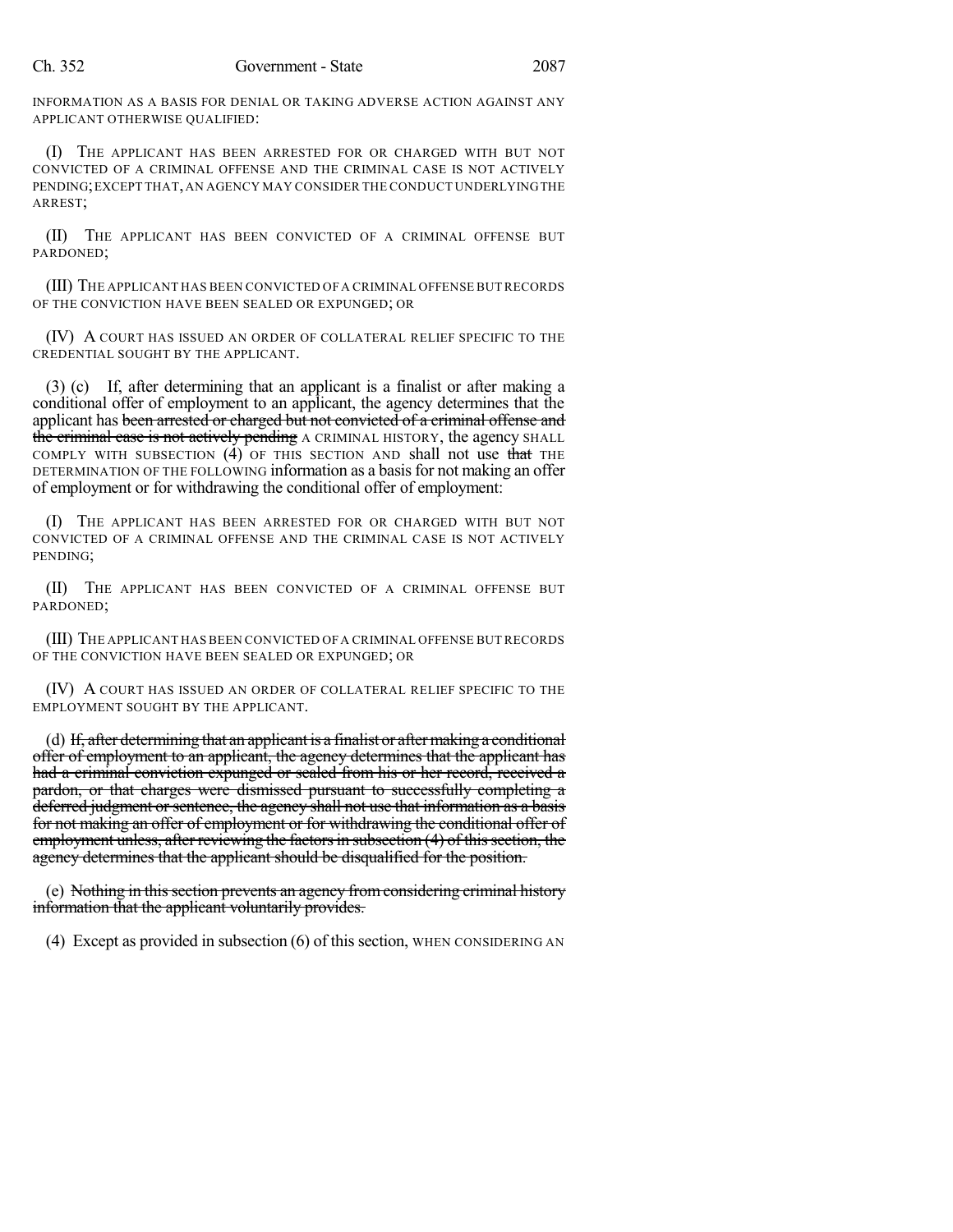2088 Government - State Ch. 352

APPLICANT FOR A LICENSE,CERTIFICATION,PERMIT,OR REGISTRATION PURSUANT TO SUBSECTION (2) OF THIS SECTION OR, if, after determining that an applicant is a finalist or making a conditional offer of employment to an applicant, the agency determines that the applicant has been convicted of a crime A CONVICTION OTHER THAN AS DESCRIBED IN SUBSECTION  $(2)(b)$  OR  $(3)(c)$  OF THIS SECTION, the agency shall consider the following factors when determining whether the conviction disqualifies the applicant: for the position:

(b) Whether there is a direct relationship between the conviction and the position's duties and responsibilities and the bearing, if any, the conviction may have on the applicant's fitness or ability to perform one or more such duties and responsibilities, including whetherthe conviction wasfor unlawfulsexual behavior as listed in section 16-22-102 (9); C.R.S., and whether the duties of employment would place a coworker or the public in a vulnerable position; AND WHETHER THE APPLICANT WILL BE DIRECTLY RESPONSIBLE FOR THE CARE OF INDIVIDUALS SUSCEPTIBLE TO ABUSE OR MISTREATMENT BECAUSE OF THE INDIVIDUAL'S CIRCUMSTANCES, INCLUDING THE INDIVIDUAL'S AGE, DISABILITY, FRAILTY, MENTAL HEALTH DISORDER, DEVELOPMENTAL DISABILITY, OR ILL HEALTH;

**SECTION 2.** In Colorado Revised Statutes, 24-34-104, **amend** (6)(b)(IX) as follows:

**24-34-104. General assemblyreviewof regulatoryagenciesandfunctionsfor repeal, continuation, or reestablishment - legislative declaration - repeal.**  $(6)$  (b) In the hearings, the determination as to whether an agency has demonstrated a public need for the continued existence of the agency or function and for the degree of regulation it practices is based on the following factors, among others:

(IX) Whether the agency through its licensing or certification process imposes any SANCTIONS OR disqualifications on applicants based on past criminal history and, if so, whether the SANCTIONS OR disqualifications serve public safety or commercial or consumer protection interests. To assist in considering this factor, the analysis prepared pursuant to paragraph (a) of subsection  $(5)$  SUBSECTION  $(5)(a)$  of this section must include data on the number of licenses or certifications that the agency denied BASED ON THE APPLICANT'S CRIMINAL HISTORY, THE NUMBER OF CONDITIONAL LICENSES OR CERTIFICATIONS ISSUED BASED UPON THE APPLICANT'S CRIMINAL HISTORY, AND THE NUMBER OF LICENSES OR CERTIFICATIONS revoked or suspended based on  $a$  disqualification and the basis for the disqualification  $AN$ INDIVIDUAL'S CRIMINAL CONDUCT. FOR EACH SET OF DATA, THE ANALYSIS MUST INCLUDE THE CRIMINAL OFFENSES THAT LED TO THE SANCTION OR DISQUALIFICATION.

**SECTION 3.** In Colorado Revised Statutes, 24-34-107, **add** (5) as follows:

**24-34-107. Applications for licenses - authority to suspend licenses - rules.** (5) (a) WHEN ANY DIVISION, BOARD, OR AGENCY OF THE DEPARTMENT OF REGULATORY AGENCIES DETERMINES THAT AN INDIVIDUAL APPLYING FOR A LICENSE HAS BEEN CONVICTED OF A CRIME PRIOR TO THE APPLICATION BEING SUBMITTED, IT MAY, SUBJECT TO THE PROVISIONS OF SECTION 24-5-101, ISSUE A CONDITIONAL LICENSE TO THAT INDIVIDUAL.